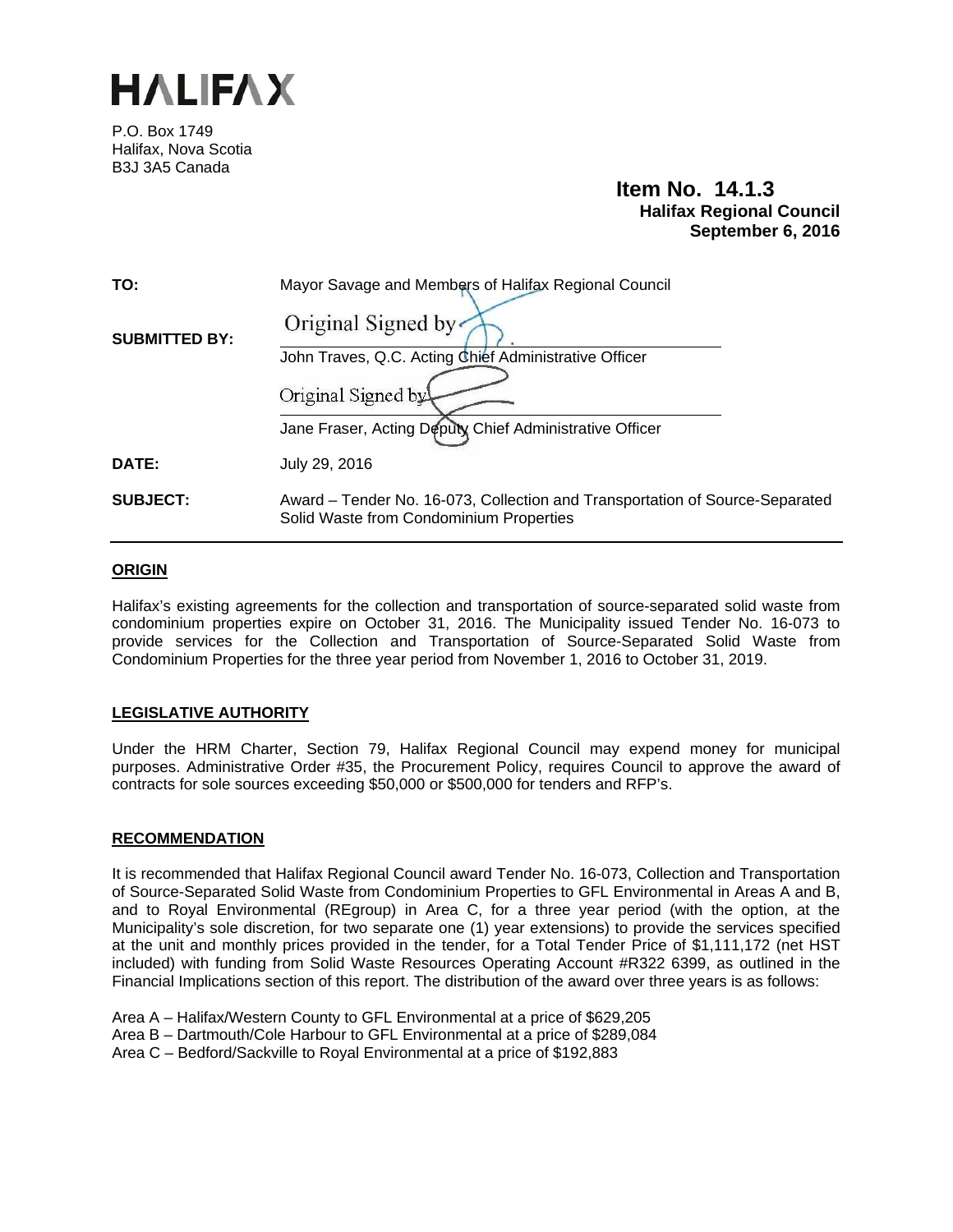### **BACKGROUND**

Halifax Regional Municipality has provided the collection of refuse and recyclables at registered condominium properties since 1996 (and prior) and organics since 1998/99, with the introduction of composting. The current contracts serving approximately 9,148 condominium units in three geographic areas (Halifax/Western County, Dartmouth/Cole Harbour and Bedford/Sackville) will expire October 31, 2016. Tender No. 16-073 was issued for the three-year period from November 1, 2016 to October 31, 2019. There is an option (at the Municipality's sole discretion) for two separate one (1) year extensions during which all prices will be adjusted by the percentage change (to the nearest one tenth) in the Consumer Price Index (all items), for Canada as published by Statistics Canada, during the preceding twelve (12) month period.

### **DISCUSSION**

The Tender No. 16-073 was issued on July 5, 2016, with closing on July 28, 2016. The required services consist of the supply of collection containers, the collection of the refuse, organics and recyclables at the condominiums, and the transportation of the materials in the manner, at the frequency, time and to the receiving/processing facilities, all as specified in the tender documents.

The prices submitted are monthly and unit prices in each area in each year, to service the condominiums as currently specified. Provision is made to add or remove condominium units (buildings) during the three year tender period, at the unit prices for each service provided by the successful bidder for each area. The total tender price in each area is the total price over three years for all of the services specified in the tender.

For this tender, specifications and requirements have been updated (from the last tender) including use of GPS/AVL on the collection vehicles, ability to accommodate the potential for truck side guards, greater contractor reporting requirements, and the addition of the two optional extension years.

| <b>Tenderer</b>            | 5,686 units | 2,138 units | Area A – 3 Years   Area B – 3 Years   Area C – 3 Years  <br>(incl. net HST) $-$   (incl. net HST) $-$   (incl. net HST) $-$   Bid<br>1,324 units | Areas A. B & C<br>Together<br>(incl. net $HST$ ) –<br>9.148 units |
|----------------------------|-------------|-------------|--------------------------------------------------------------------------------------------------------------------------------------------------|-------------------------------------------------------------------|
| <b>GFL Environmental</b>   | \$629,205*  | \$289,084*  | \$197,718                                                                                                                                        | \$1,116,007                                                       |
| Miller Waste               | \$885,252   | \$332,659   | \$223,288                                                                                                                                        | \$1,403,310                                                       |
| <b>Royal Environmental</b> | \$882,251   | \$432,202   | \$192,883*                                                                                                                                       | \$1,507,335                                                       |

The following bids were received in the three areas for the three year period:

**\* Recommended bidders.** The lowest total prices for Areas A, B, C:

| Area A - *GFL Environmental:                | \$629,205   |
|---------------------------------------------|-------------|
| Area B - *GFL Environmental:                | $$289.084*$ |
| Area C -- *Royal Environmental: \$192,883 * |             |
|                                             | \$1,111,172 |

**For Areas A, B, C** the total estimated price over 3 years (including net HST) is **\$1,111,172**.

The average of the first year monthly prices total quoted by the recommended bidders is approximately 26.9% less than the average of the current monthly prices total for these services.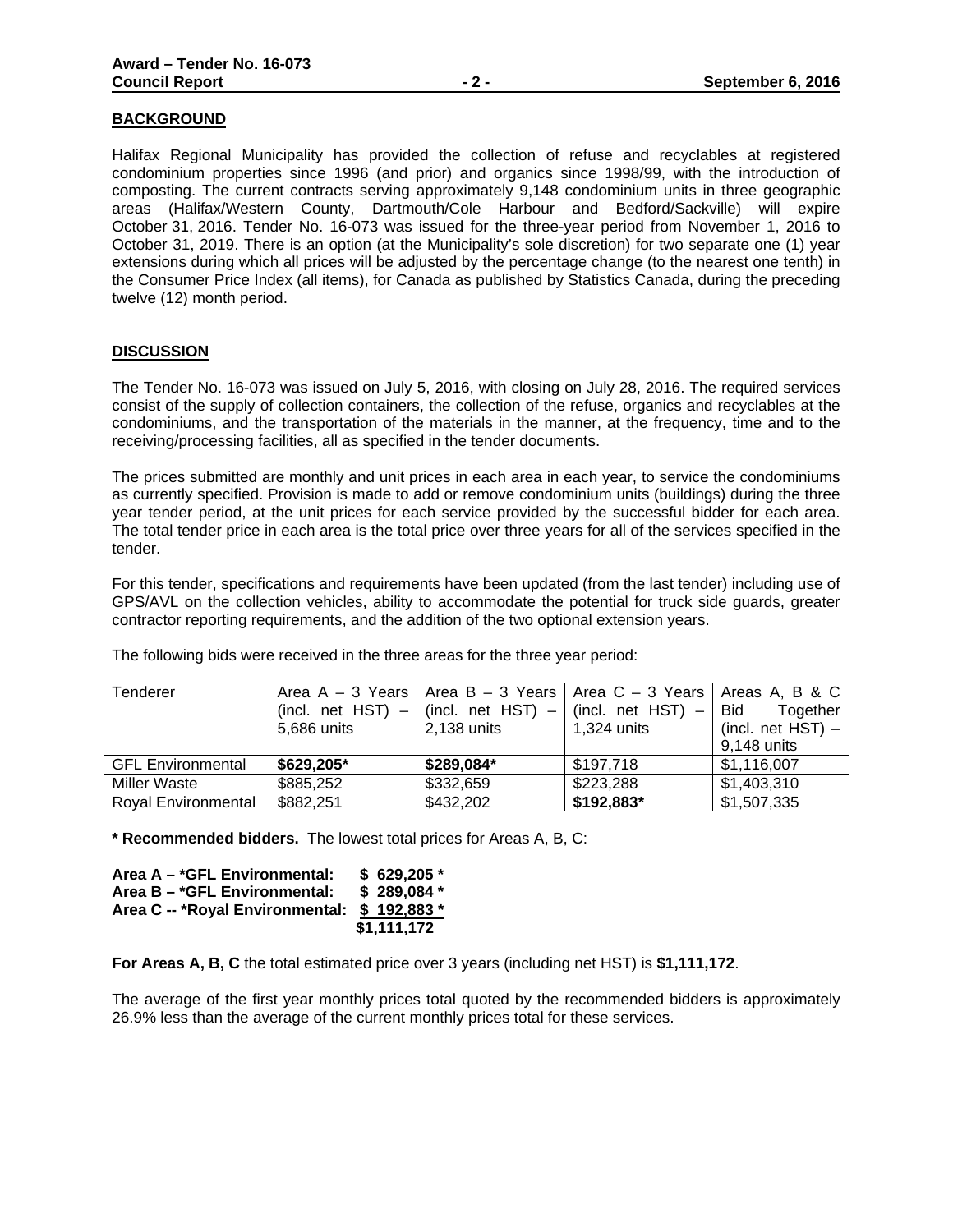|                                    | Area A (No HST incl.) | Area B (No HST incl.) | Area C (No HST incl.) |
|------------------------------------|-----------------------|-----------------------|-----------------------|
| Approx. Monthly Cost   \$16,225    |                       | \$7,344               | \$4,897               |
| Recommended Bidders                |                       |                       |                       |
| Current Approx. Monthly   \$21,717 |                       | \$9,726               | \$7,514               |
| Cost                               |                       |                       |                       |
| Variance (%)                       | $-25.3\%$             | $-24.5%$              | $-34.8%$              |

|                                                                   | incl.)  | Area A - Average Price   Area B - Average Price  <br>per unit/year (Net HST   per unit/year (Net HST<br>incl.) | Area C - Average Price<br>per unit/year (Net HST<br>incl.) |
|-------------------------------------------------------------------|---------|----------------------------------------------------------------------------------------------------------------|------------------------------------------------------------|
| Price<br>Unit/Year<br>Per<br>Recommended Bidder                   | \$36.87 | \$45.07                                                                                                        | \$48.56                                                    |
| <b>Previous</b><br>Tender<br>Price<br>Average<br>Per<br>Unit/Year | \$46.42 | \$64.35                                                                                                        | \$69.47                                                    |
| Percentage Change Per<br>Unit from Previous                       | - 20.6% | $-30.0\%$                                                                                                      | $-30.1%$                                                   |

Note: The service level provided, i.e. the number of bins, frequency of collection of refuse, organics and recyclables for each condominium property, which is reviewed prior to issuance of a new tender every three years, varies based upon the number of units, available space and configuration at each condominium property. The service level at a majority of condominium properties is two to three collections per week.

The specifications included in this tender allow for flexibility over the three year period should the Municipality evolve its systems such as the ability to change delivery locations (e.g. for organics, etc.).

GFL Environmental currently provides curbside collection services in three collection areas for Halifax and Royal Environmental currently provides condominium collection services in two areas and curbside collection services in three areas for Halifax.

# **FINANCIAL IMPLICATIONS**

Based on the lowest tendered three-year pricing of \$1,065,504 plus net HST in the amount of \$45,668 for a total of \$1,111,172 funding is available for the first five months of these services in the approved 2016/17 Operating Budget, Account # R322-6399 - Collection, and will be budgeted in subsequent Operating Budgets. The budget availability for 2016/17 has been confirmed by Accounting. The total cost for 2016/17 Operating Budget for five months of condominium collection services starting November 1, 2016 and extending to March 31, 2017, is approximately \$148,431 (incl. net HST) based on the current number of condominium units serviced.

These services were estimated in the Approved 2016/17 Operating Budget at approximately \$202,868 (based on current pricing) for five months of service.

### **RISK CONSIDERATION**

The potential risks related to this tender are considered minor and able to be mitigated should they occur.

# **COMMUNITY ENGAGEMENT**

N/A